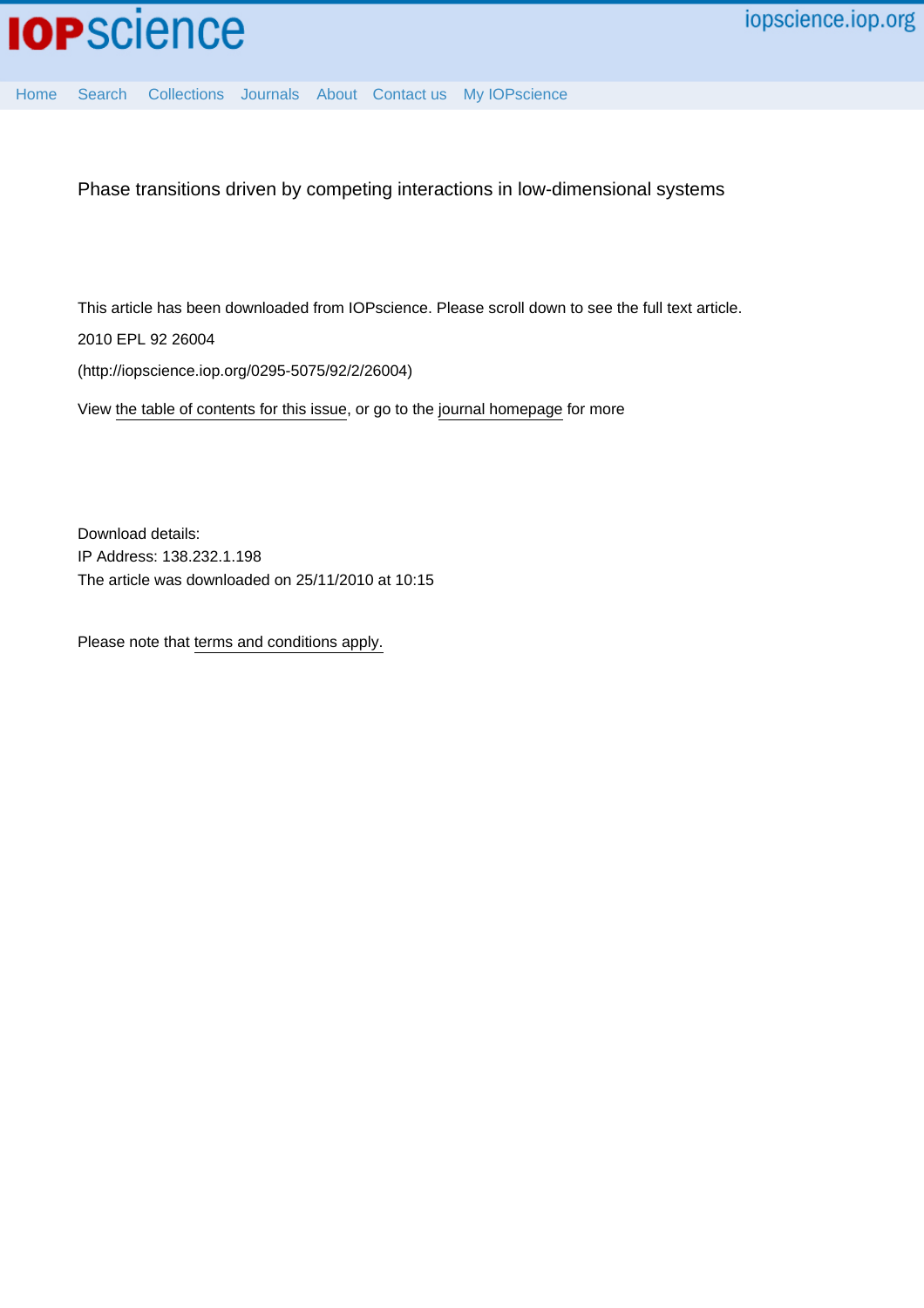

## Phase transitions driven by competing interactions in low-dimensional systems

M. CORDIN<sup>1</sup>, B. A. J. LECHNER<sup>1</sup>, P. AMANN<sup>1</sup>, A. MENZEL<sup>1</sup>, E. BERTEL<sup>1(a)</sup>, C. FRANCHINI<sup>2</sup>, R. ZUCCA<sup>3</sup>, J. REDINGER<sup>3</sup>, M. BARANOV<sup>4</sup> and S. DIEHL<sup>4</sup>

 $1$  Institute of Physical Chemistry, University of Innsbruck - Innsbruck, Austria, EU

<sup>2</sup> Faculty of Physics, University of Vienna - Vienna, Austria, EU

<sup>3</sup> Institute of Applied Physics, Vienna University of Technology - Vienna, Austria, EU

<sup>4</sup> Institute for Quantum Optics and Quantum Information of the Austrian Academy of Sciences Innsbruck, Austria, EU

received 21 July 2010; accepted in final form 11 October 2010 published online 16 November 2010

PACS 64.60.Bd – General theory of phase transitions PACS 64.70.Nd – Structural transitions in nanoscale materials PACS 68.37.Ef – Scanning tunneling microscopy (including chemistry induced with STM)

Abstract – Variable-temperature scanning tunnelling microscopy is used to study an orderorder phase transition in a virtually defect-free quasi–one-dimensional surface system. The phase transition is driven by competing electronic interactions. The phase diagram is captured by a modified Landau formalism containing a coupling term between two different subsystems. The extra term has the effect of a spontaneously generated field which drives the phase transition. The proposed formalism applies to a variety of problems, where competing interactions produce sometimes counter-intuitive ordering phenomena.

Copyright  $\odot$  EPLA, 2010

In Landau theory [1] first-order phase transitions are typically described by an expansion of the free energy in terms of the order parameter m up to the 6th order. For a qualitative description of continuous phase transitions, in contrast, the expansion can be truncated after the fourth-order term. Introduction of an external field which couples to the order parameter results in a linear term in the expansion and converts a continuous into a first-order phase transition. Here we present a study of phase transitions occurring in a quasi–one-dimensional (quasi-1D) surface system. The phase transition has highly anomalous features, such as quasi-critical fluctuations occurring over a wide temperature range. The experimental phase diagram can be reproduced by inserting a linear term into a fourth-order Landau expansion. The additional term arises from an internal coupling between adsorbate and substrate. Interactions in each of the subsystems compete with one another. Since their temperature dependence is different, a phase transition occurs as a function of temperature. The coupling between the subsystems has the effect of a spontaneously generated field which drives a weakly first-order phase transition. The proposed model is

shown to be of rather general relevance. A similar coupling mechanism is at work in widely different materials such as aqueous polyelectrolyte-counterion systems and so-called composite crystal structures [2].

The quasi-1D model system used in the present study is based on the anisotropy of fcc (110) metal surfaces. The anomalous phase transition investigated here occurs on a bromine-covered Pt(110) surface with a coverage of  $\Theta_{\text{Br}} =$ 0.5 ML (a monolayer (ML) is defined as the atom density of the unreconstructed  $Pt(110)-(1\times1)$  surface). At room temperature a long-range ordered, quasi-hexagonal  $c(2 \times$ 2)-Br/Pt(110) phase is observed ("checkerboard phase"; fig.  $1(a)$ ) with Br atoms sitting in short-bridge sites. Upon cooling below 200 K, long-range order is destroyed and low-energy electron diffraction (LEED) as well as STM indicate the existence of rapid fluctuations [3]. At about 50 K the fluctuations become so sluggish that it is possible to obtain atomically resolved STM images. Figure 1(b) shows a large-scale image of the structure at 50 K exhibiting a conspicuous pattern of dark and bright stripes. The bright stripes are  $c(2 \times 2)$  (checkerboard) domains as before, while in the dark stripes the Br atoms are arranged in a  $(2 \times 1)$  pattern, henceforth to be called "rectangular phase" (fig.  $1(d)$ ). The domain pattern appears to

 $(a)$ E-mail: erminald.bertel@uibk.ac.at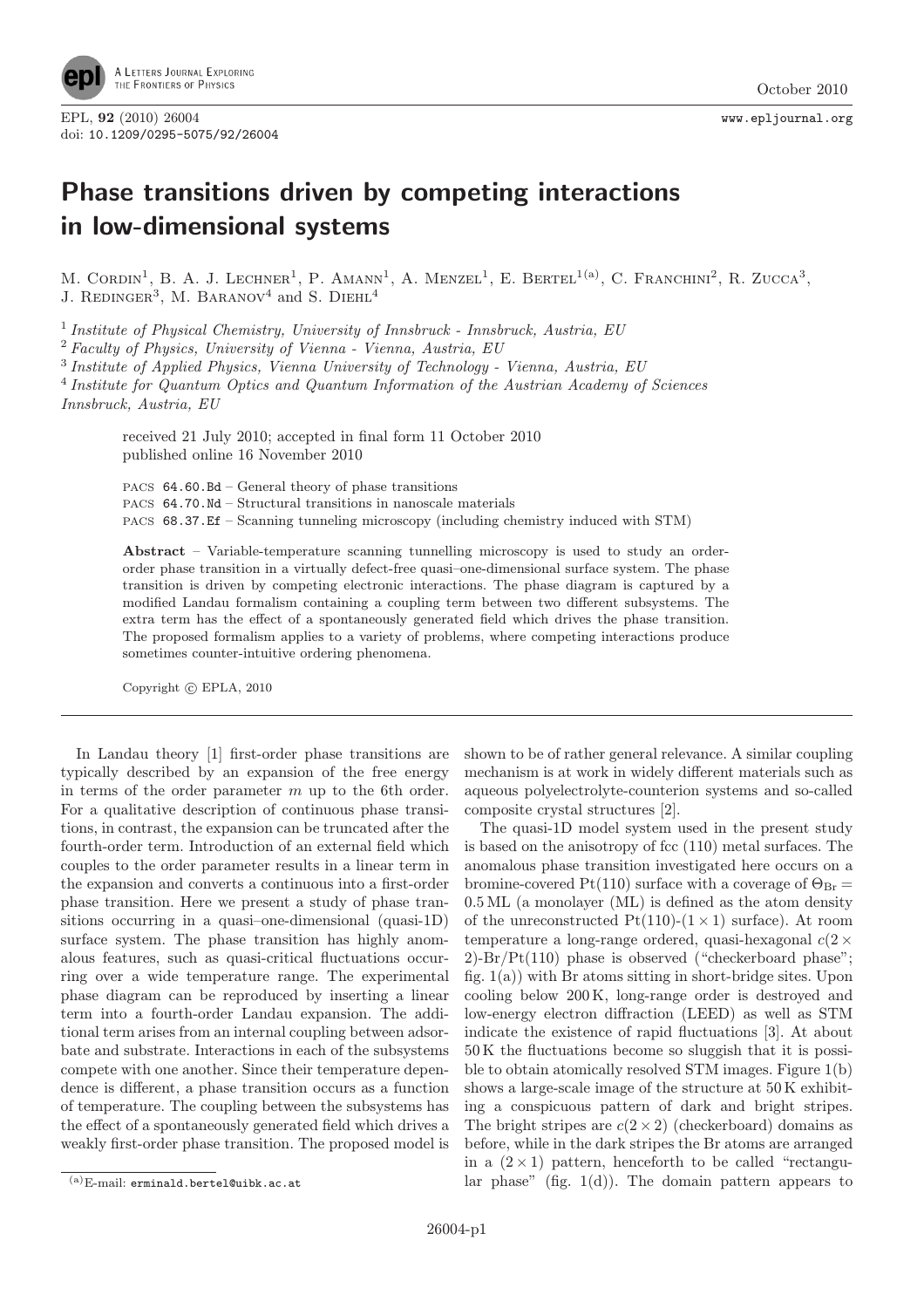

Fig. 1: Variable-temperature STM images of 0.5 ML Br on Pt(110) and corresponding structure models. (a) Point-defect– free  $c(2 \times 2)$  (checkerboard) structure observed at 300 K. The slightly darker vertical strip in the left half of the image is a domain boundary between two phase-shifted  $c(2 \times 2)$  domains. (b) 1D pattern obtained after cooling the same preparation to 50 K. The bright domains correspond to a local  $c(2 \times 2)$ (checkerboard) order, the dark stripes to a  $(2 \times 1)$  (rectangular) structure. Due to thermal drift the image is slightly distorted. (c) Ball model of the  $c(2 \times 2)$  structure, showing the view from the top and cut through the surface parallel to the closepacked row direction of the Pt substrate. Light- and dark-gray balls correspond to first- and second-layer substrate atoms, respectively, while yellow balls designate absorbed Br atoms. Red arrows indicate a slight pairing of substrate atoms. (d) Ball model of the  $(2 \times 2)$  structure. Note the pronounced buckling indicated by the red arrows in the second layer of the Pt substrate. Panels (c) and (d) show a pseudo-spin representation of the respective structures as explained in the text.

be self-affine with respect to rescaling in the y-direction  $(i.e.$  no preferred length scale within the window of observation). The meandering of the domain boundaries indicates a vanishing domain boundary energy. The structure shown in fig. 1(b) is characteristic of a critically fluctuating quasi-1D system (to our knowledge this is the first snapshot of such fluctuations in a quasi-1D system; cf. 2D critical fluctuations shown in ref. [4]). However, an upper cut-off length may appear on a larger scale. Density functional theory (DFT) calculations place the rectangular structure 20 meV/Br atom below the checkerboard phase identifying the former as the true ground state at 0 K. Note that the accuracy of the DFT calculations for the present system has been extensively tested with respect to energetic and geometric structure [5–7], hence there is little doubt about the stability of the rectangular structure. In contrast to previously analysed orderorder transitions in adsorbate systems [8], the entropy in the adsorbate layer cannot be the driving force in the present case, because the local adsorbate site stays the same. The small change in free volume associated with the  $(2 \times 1) \rightarrow c(2 \times 2)$  transition yields only a negligible entropy contribution. While the quasi-hexagonal checkerboard structure is favoured by the Br-Br repulsion, the low-temperature  $(2 \times 1)$  phase is apparently stabilised by the substrate. The rectangular structure is indeed associated with a considerable periodic lattice distortion down to the third layer of the substrate. Although the precise nature of the substrate-induced stabilisation mechanism is not essential for the following discussion, circumstantial evidence strongly suggests the formation of a charge density wave (CDW) with a concomitant periodic lattice distortion [6,7,9,10]. This explanation is supported by the observation of a strong Kohn anomaly in the Pt bulk revealing an inherent instability of Pt towards a Peierls distortion [11]. The phase transition can thus be understood in terms of the competition between the Br-Br repulsion and the Peierls interaction. The CDW forming below the Peierls temperature  $T_c^P$  rearranges the Br layer into the rectangular structure. The coupling of the Br atoms to the CDW fluctuations stabilises the Peierls phase in a kind of bootstrap mechanism. Formation of a CDW with periodicity of two lattice constants requires a maximum in the electronic response function  $\chi(q)$  of the substrate at  $q=1/2G$ , where G is a reciprocal lattice vector [12]. Angle-resolved UV photoemission indicates that this is actually the case in the present system [13], but the universal physics of the phase transition we shall discuss in the following does not depend on the details of the electronic mechanism which stabilises the ground state. Any substrate-mediated interaction which at low temperature overtakes the inter-adsorbate repulsion will have the same effect. However, for simplicity we refer to the Peierls mechanism hereafter.

Introducing a (classical) Ising pseudo-spin  $s = \pm 1/2$  for occupied and unoccupied short-bridge sites, respectively, the inter-adsorbate repulsion is represented by effective exchange couplings  $J_{\parallel}$ ,  $J_{\perp}$ , where parallel and perpendicular refers to the close-packed row direction. DFT calculations show that  $J_{\parallel} > J_{\perp}$ . Thus in a first approximation the inter-adsorbate distance is considered to be fixed along the rows and the relevant degree of freedom is a rigid shift of neighbouring rows relative to each other. Within this approximation, the problem is reduced to one dimension. The free-energy functional contains the adsorbate-adsorbate repulsion across the rows, the Landau expansion in terms of a CDW order parameter  $m$  up to the quartic term and, most significant in the present context, a coupling term between the CDW and the adsorbate with coupling strength  $q$ :

$$
H/L_{\parallel} = J_{\perp} \sum_{i} s_i s_{i+1} + gm \sum_{i} s_i + \frac{L_{\perp}}{a_{\perp}} \left( \frac{\alpha}{2} m^2 + \frac{\lambda}{4} m^4 \right).
$$

 $H/(L_{\parallel}L_{\perp})$  is the free-energy density of the quasi-1D system. The coupling term of the CDW order parameter to the pseudo-spins has the form of an external field which, being spontaneously generated (see below), drives the phase transition. The temperature dependence of the CDW order is represented by the standard choice of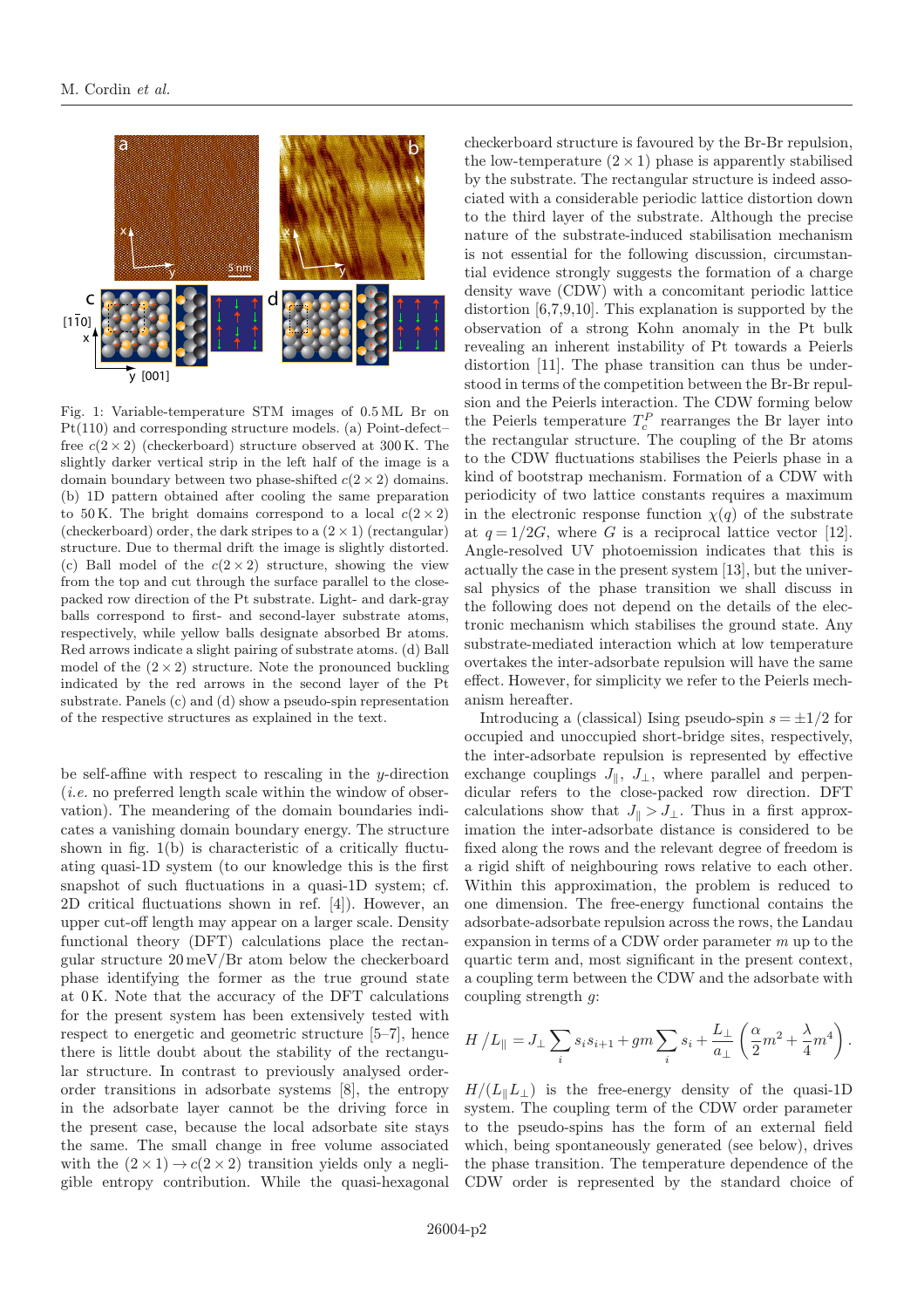coefficients  $\alpha = \alpha_0 (T - T_c^P)$  and  $\lambda = \text{const}$  [14]. *i* is the index counting the rows,  $L_{\perp}$  and  $L_{\parallel}$  are the sample dimensions,  $a_{\perp}$  is the row-to-row distance. Of course, in a 2D or 1D system no real long-range order would develop at finite temperature [15], but a quasi–long-range order with a correlation length comparable to the terrace dimensions  $L_{\parallel}$ ,  $L_{\perp}$  is sufficient to justify the use of a global order parameter in the present context.

In the checkerboard phase  $s_i = -s_{i+1}$ , hence the coupling to  $m$  vanishes, the energy density  $E_{cb}$  is minimized for  $m = 0$  and  $E_{cb} = -\frac{1}{4}J_{\perp}/a_{\perp}$  (note that  $\sum_i s_i s_{i+1} = -\frac{1}{4}L_{\perp}/a_{\perp}$ . In the rectangular phase we have  $s_i = s_{i+1}$ . We define  $g > 0$  without loss of generality and therefore the minimum of the energy density  $E_{rect}$  occurs for  $s_i = -1/2$ . The physically relevant regime here is the one close to spontaneous CDW formation, *i.e.*  $\alpha \rightarrow 0$ . By minimising the free energy with respect to the order parameter m in the usual way and expanding in powers of  $\alpha$ , the expectation value  $\langle m \rangle$  is obtained to leading order in  $\alpha$  as

$$
\langle m \rangle = \left(\frac{g}{2\lambda}\right)^{1/3} \left(1 - \frac{\alpha}{3(\frac{\lambda g^2}{4})^{1/3}}\right)
$$

.

This is valid, as long as  $\alpha \ll 3(\lambda g^2/4)^{1/3}$ , *i.e.* close to the transition temperature  $T_c^P$ . In this temperature range, the energy density of the rectangular phase is then

$$
E_{rect} \approx \frac{1}{4a_{\perp}} \left( J_{\perp} - \frac{3}{2} g \left( \frac{g}{2\lambda} \right)^{1/3} \right),
$$

yielding a critical point at  $3g(g/2\lambda)^{1/3} \approx J_{\perp}$ . The parameter  $J_{\perp}$  as well as the stability of the Peierls phase depend on  $r_{\perp} = a_{\perp}/r_{aa}$ , where  $r_{aa}$  is the characteristic range of the repulsive adsorbate-adsorbate potential across the troughs. In the present case the repulsion is neither the Pauli repulsion of overlapping adsorbate electron densities nor electrostatic in nature. Rather it is a substratemediated RKKY-type interaction. This conclusion arises from the strong anisotropy of the repulsive potential and its adsorption-site–dependent range [7].  $J_{\perp}$  scales with  $r_{\perp}^{-5/2}$  on the surface of a semi-infinite metal [16] and with  $r^{-2}$ , if the interaction is mediated by a 2D surface state [17]. The dependence of the Peierls phase stability on r<sup>⊥</sup> is intricate: large r<sup>⊥</sup> implies a weak coupling between the close-packed atom rows. Hence, the Fermi surface is more anisotropic, approaching with increasing  $r_{\perp}$  the ideal 1D case, *i.e.* increasingly perfect nesting. In summary, for  $r_{\perp} \rightarrow 0$  the Br-Br repulsion  $J_{\perp}$  is dominant and stabilises the checkerboard structure up to a disordering temperature of  $T_c^d = 2.28 J_{\perp}/k_B$ . For large  $r_{\perp}, J_{\perp}$  and therefore  $T_c^d$  goes down, whereas the increasing anisotropy of the system favours the CDW phase and  $T_c^{\mathcal{P}}$ goes up. A sketch of the resulting phase diagram is given in fig. 2. Note that for  $r_{\perp} \rightarrow \infty$  the 2D order breaks down and the physics changes altogether [18]. If Br is replaced by Cl as an adsorbate,  $r_{aa}$  is smaller and  $r_{\perp}$  increases.



Fig. 2: Schematic phase diagram based on a competition between adsorbate-adsorbate repulsion and Peierls interaction. The phase transition results from the competition between the "Ising coupling"  $J_{\perp}$  describing the repulsive interaction of the ad-atoms and the coupling  $g$  of the overlayer atoms to the charge density wave (CDW). As the parameter  $r_{\perp}$  is increased, the ordering temperature for the checkerboard structure drops, while the rectangular (CDW) phase is stabilised with increasing 1D character. The hatched area along the "Br-trajectory" indicates the range, where intense fluctuations are observed.

Consequently, for Cl the rectangular phase is stable up to room temperature [19].

Despite the phase transition being first-order, intense fluctuations are observed over a large temperature range. Hence a term  $\kappa^2(\nabla m(x))^2$  has to be added to the freeenergy functional accounting for spatial variations of the order parameter. According to the Ginzburg-Levanjuk criterion, derived for the original Landau expansion, fluctuations become negligible only for

$$
1 \gg \frac{\lambda k_B T_c}{2\kappa^4} \left(\frac{2\kappa^2}{\alpha_0 |T - T_c|}\right)^{\frac{4-d}{2}}
$$

with d being the dimensionality of the system. The criterion remains valid even in the present case where the coupling to the adsorbate system is included. The criterion is derived from a calculation of the free-energy fluctuations  $\Delta F \approx 1/2(m - \bar{m})^2 \partial^2 F / \partial m^2|_{m = \bar{m}}$ . Clearly, the first two terms in the present model which describe the interadsorbate repulsion and the coupling of the adsorbate to the substrate order parameter do not enter this expression. For  $d = 2$  the temperature range of fluctuations is estimated as  $\tau \approx \lambda k_B/\kappa^2 \alpha_0$ , where  $\tau = (T - T_c)/T_c$ . The temperature range scales inversely with the product  $\kappa^2 \alpha_0$ , *i.e.* it can be large, provided  $\alpha_0$  and the domain wall energy is small. The latter is indicated by the meandering of the domain walls visible in fig. 1. For  $d < 2$  the criterion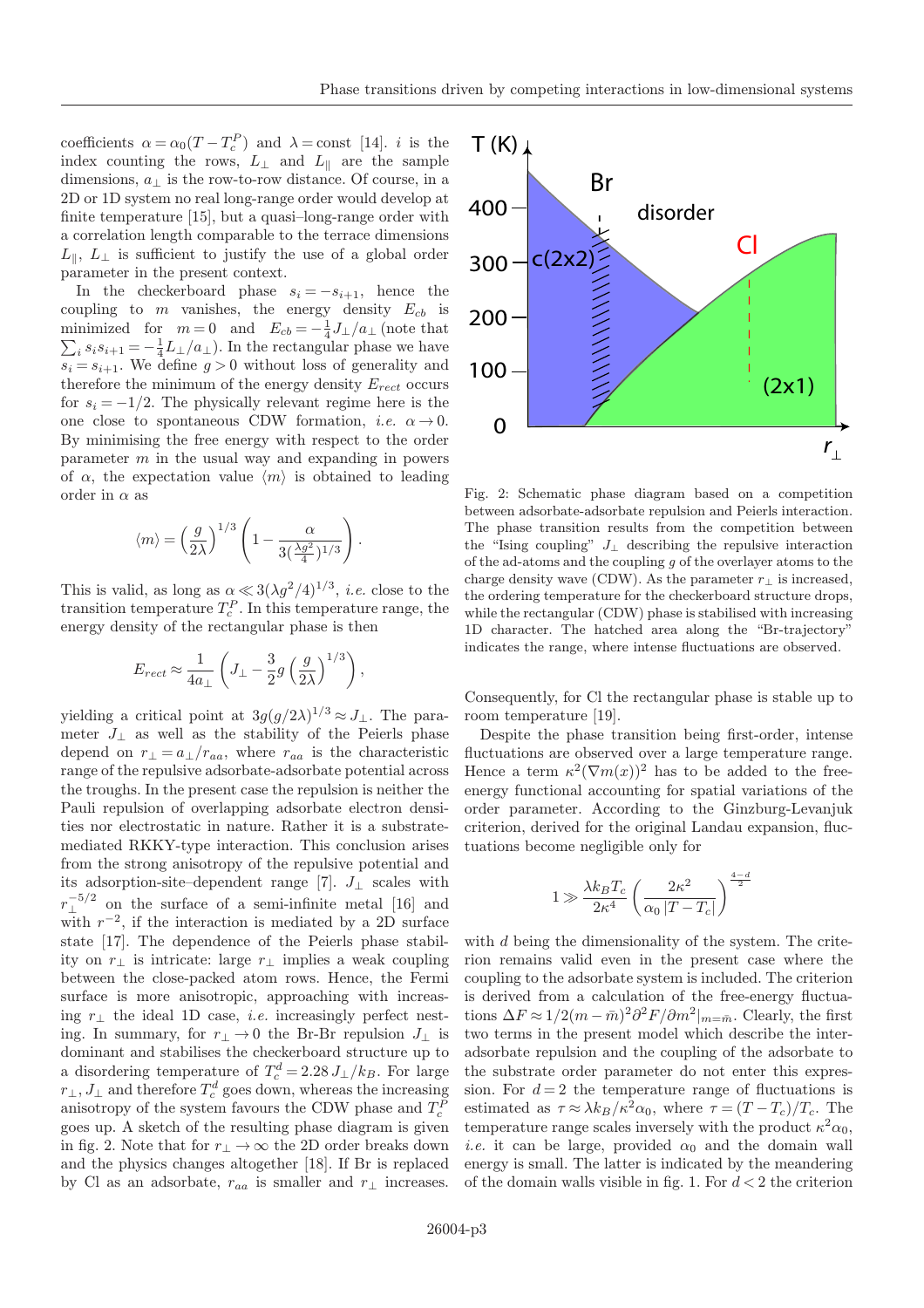is even more relaxed. Thus, the anomalously extended fluctuation regime results essentially from the low dimensionality of the system. Within this regime, Landau theory is not strictly applicable. The above discussion should therefore be viewed as a qualitative analysis of the interactions determining the phase diagram, but does not allow for a quantitative description.

The modified Landau theory presented here is a 1D approximation designed to explore the essential consequences of the adsorbate-substrate coupling in a most transparent way. This works, because the surface system is extremely anisotropic as, e.g., indicated by the domain structure in fig. 1(b). A more precise description requires a full 2D version of the same type, including both, the Br-Br repulsion along the rows and the free energy of domain boundaries perpendicular to the rows. Without these terms the weak, but significant meandering of the stripes seen in fig. 1(b) cannot be captured. In fact, the fluctuations which convert the checkerboard domains into rectangular structure and vice versa even at 50 K are caused by the mobility of [001] domain boundaries in the direction along the close-packed rows. A discussion of the full 2D extension of the present model and the atomic processes causing the domain boundary fluctuations is however beyond the scope of the present paper.

The adsorbate-substrate coupling acts like a spontaneously generated external field: its presence stabilises at low temperature the rectangular phase in a bootstrap mechanism and renders the transition weakly first order. Such a coupling between two different subsystems with competing interactions occurs in widely different systems. The coupling of quasi-1D structural motives has recently been analysed in a beautiful study of aqueous polyelectrolytes [20]. Specifically, the condensation of F-actin filaments around 1D counterion strings has been investigated. Contrary to naive expectation the counterion charge density is not uniformly smeared, but a pronounced charge density modulation is observed. In response to this modulation, or actually in a mechanism of mutual stabilisation, the F-actin strands adopt a new twisting periodicity changing from a 13/6 helix to a 36/17 helix. The latter reduces the electrostatic and steric defect interaction energy of the three filament bundles formed around the 1D counterion strand at the expense of elastic deformation energy. Without the CDW response of the counterions this configuration is unstable. Since, however, the counterions lock into the new periodicity, the 36/17 configuration emerges as the ground state. In terms of the free-energy expansion discussed here, it is precisely the coupling between the 36/17 order parameter and the counterion charge density, which stabilises the configuration.

We propose that a similar concept also applies for composite crystal structures, i.e. "structures that have two or more mutually interpenetrating substructures with incommensurate or commensurate periods along some (one or two) directions. Each substructure is modulated

by the interaction with the others" [2]. Quasi-1D examples include K<sub>2</sub>SeO<sub>4</sub> [21,22], (TTF)<sub>7</sub>I<sub>5−x</sub> and Hg<sub>3−δ</sub>AsF<sub>6</sub> [23]. Note that the actual superstructure is not just the coincidence structure of the two subsystems (i.e. a Moiré-type structure). Rather, both subsystems adopt the same (in)commensurate superstructure periodicity. In the examples mentioned the second subsystem consists simply of identical counterions. Evidently, the counterion subsystem does not have a preferred periodicity of its own. Minimisation of the electrostatic energy would require a uniform, maximum distance between the counterions. Periodic density variations or sinusoidal site modulations arise obviously from the coupling to the primary subsystem. The primary system, in turn, would have a different periodicity in the absence of the counterions. Thus it is the coupling between the two subsystems, which stabilises the superstructure order parameter. The mechanism proposed here stresses the response of the counterion system to fluctuations of the order parameter in the primary system. The coupling lowers the free energy of an otherwise unstable or metastable configuration, eventually rendering it the new groundstate. According to the schematic phase diagram (fig. 2), the number of phase transitions observed in the system may change with the coupling strength.

For quasi-1D systems, we expect a strong tendency to develop fluctuations as the phase transition is approached where the superstructure order parameter disappears. For instance,  $Hg_{3-\delta}AsF_6$  exhibits a disordered phase above 120 K, "indicating partial occupation by mercury of different crystallographic positions" [23]. We stress, however, that correlated fluctuations are likely in this regime. Depending on the parameters in the Ginzburg-Levanjuk criterion, the phase transition may appear as quasi-continuous due to strong fluctuations. From our point of view, the role of fluctuations has not in general been sufficiently appreciated and analysed in the quasi-1D bulk systems discussed here. Such fluctuations represent a highly interesting state of matter. For instance, critical Casimir forces [24] are a manifestation of novel interactions arising in a fluctuating medium. In fact, Casimir forces have been invoked to account for counter-ion mediated attractions in polyelectrolytes [25]. In contrast to 2D critical fluctuations demonstrated earlier [4] to our knowledge no fluctuating quasi-1D structure has been imaged previously. The reason is the extreme sensitivity of phase transitions in quasi-1D systems against defects. Even very low defect concentrations tend to destroy the anisotropy in the correlation length and thus obscure the 1D character of the correlated fluctuations. This is exemplified by a comparison of the results reported earlier in ref. [3] with the present observations: the 1D character of the domains was less pronounced and the almost scale-free behaviour seen in fig. 1(b) was absent in the previous preparation which contained a significantly higher defect density. Most prominently, a third structural motive was found in ref. [3], namely a  $(3 \times 2)$  structure not appearing in the present